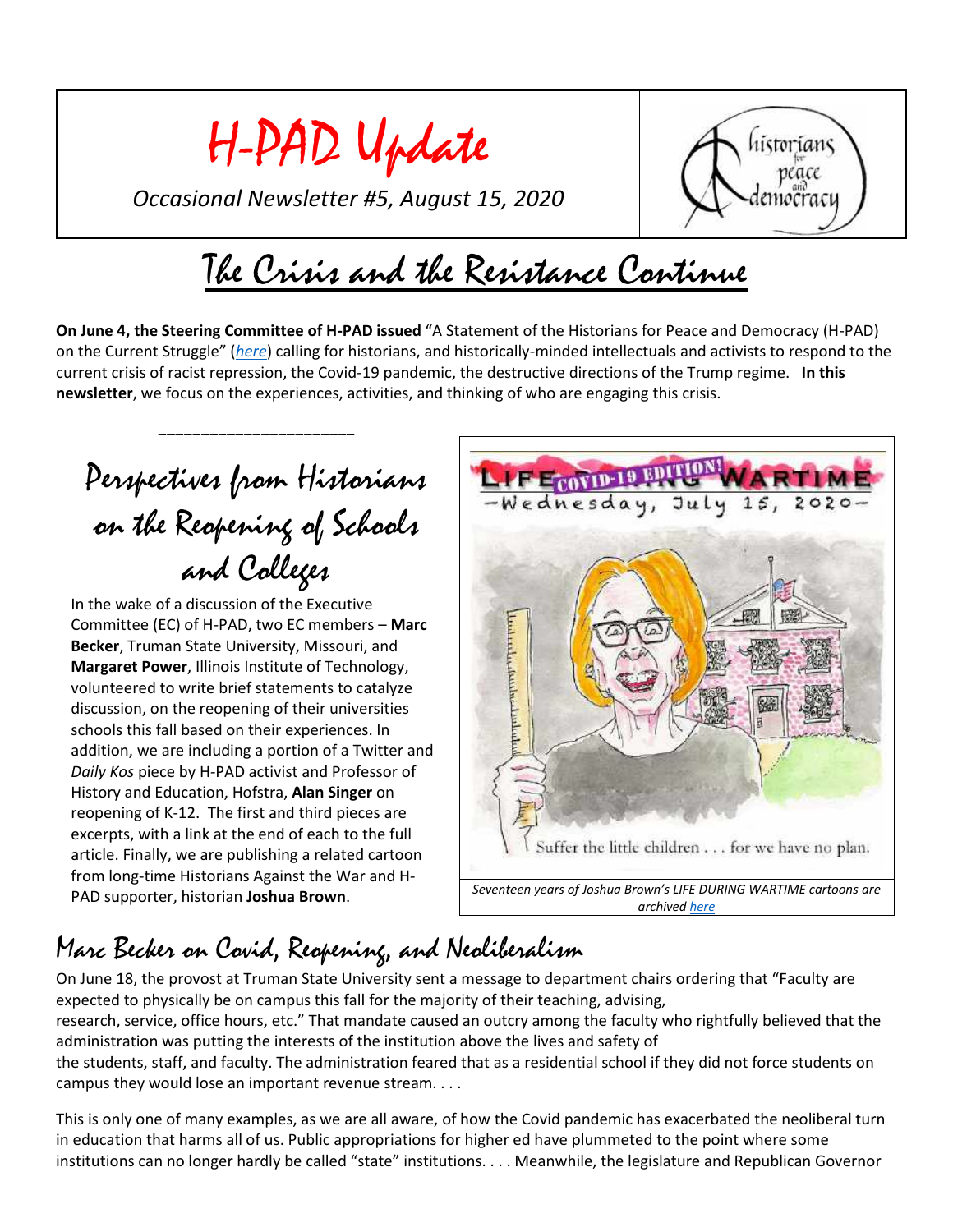Mike Parson engage in cut after draconian cut to the education budget even as they engaged in tax giveaways to corporations . . . that has resulted in an unprecedented upward redistribution of wealth. . . .

What we need is democratic control over our lives and our economies, not in the sense of electing Democrats whose policies, frankly, are hardly any better than their counterparts on the right side of the ally, but in terms of organizing so that policy decisions reflect the interests of the public at large. *[For the whole article, go [here\]](https://www.historiansforpeace.org/2020/08/13/marc-becker-on-covid-reopening-and-neoliberalism/)*

#### Margaret Power on Necessary Tactical Alliances

**The higher education system in the United States is in crisis. Neoliberalism, the current phase of capitalism, has led to privatization, the decrease and/or cutting of state funds, with the resulting skyrocketing costs of education and student debt. The pandemic has both exposed and intensified the weaknesses of the public as well as the private higher education systems.**

**Yes, university administrations are encouraging or forcing faculty to teach in person because they know that students and parents want to have in-class instruction and relationships with their teachers and other students that online classes simply do not deliver. This policy wrongly increases teachers, students, and staff's likelihood of contracting and spreading Covid 19. It must and has been resisted. But if faculty pose the conflict as being between themselves and the administration, I think we are missing the bigger picture. Certainly, given the current economic realities, university administrations are between a rock and a hard place. If students don't return to the campus, sign up for classes, live in dorms, and eat in the cafeteria, where will the money needed to sustain the university come from? Nowhere! It is highly possible that a number of universities and colleges will simply go under. That is why I think that posing the conflict as one between faculty and the administration is short sighted and will ultimately prove futile.** 

**Instead, we need to work together with the administration, however challenging, even far-fetched that may seem to demand that the state, both local and national, fund higher education in the United States. We need to develop a clear statement that explains why a good higher education system is vital to this country, as is an educated population. We need to blame those who are not only responsible for the current debacle but have the power to change and improve it: our local and national governments.** 

#### Alan Singer on What Donald Doesn't Know

. . . Recently, Trump took time from his busy Presidential schedule to threaten to withhold federal funds from school districts that do not fully open this fall with face-to-face classes, whatever the health risk to students and staff. When asked whether he had qualms about Barron or his school-age grandchildren returning to class, he claimed "I am comfortable with that."

The White House also pressured the [Centers for Disease Control t](https://www.nytimes.com/2020/07/24/health/cdc-schools-coronavirus.html)o release a new statement on school reopening this fall written by a Trump compliant special working group in the Department of Health and Human Services. C.D.C. public health experts were permitted no direct communication with the working group, probably because a C.D.C. internal document labeled a full reopening of schools "highest risk". . . .

An argument for reopening schools is that the overall infection rate for school age children remains low, about 2% of the cases in the United States, largely because schools closed in March. But in states experiencing [COVID-19 spikes,](https://www.bloomberg.com/news/articles/2020-07-16/childhood-covid-19-infections-mount-with-schools-eyeing-openings) infection rates for children are much higher. In California and Mississippi, it is close to 10% of all diagnosed cases. In Florida, about one-third of all tested children are infected with the Coronavirus. . . .

What the Donald probably does not know or does not want to tell the American people is that because of the COVID-19, St. Andrew's is deciding whether it will continue to hold all classes online this fall as it did in the spring or adopt a hybrid model permitting limited in-person attendance. [Note: On August 6 it [decided:](https://www.saes.org/covid-19-information) St. Andrews will open in the fall in distance learning mode] . . . Apparently, the risk of COVID-19 infection is too great for Presidential children and their families, but not for ordinary Americans*.* 

*[For the unedited article, "Does Donald Know Where Barron Goes to School?" (July 27, 2020, go [here](https://www.dailykos.com/stories/2020/7/27/1964113/-Does-Donald-Know-Where-Barron-Goes-to-School?_=2020-07-27T03:53:34.631-07:00) or [here](https://twitter.com/AlanJSinger1)].* \_\_\_\_\_\_\_\_\_\_\_\_\_\_\_\_\_\_\_\_\_\_\_\_\_\_\_\_\_\_\_\_\_\_\_\_\_\_\_\_\_\_\_\_\_\_\_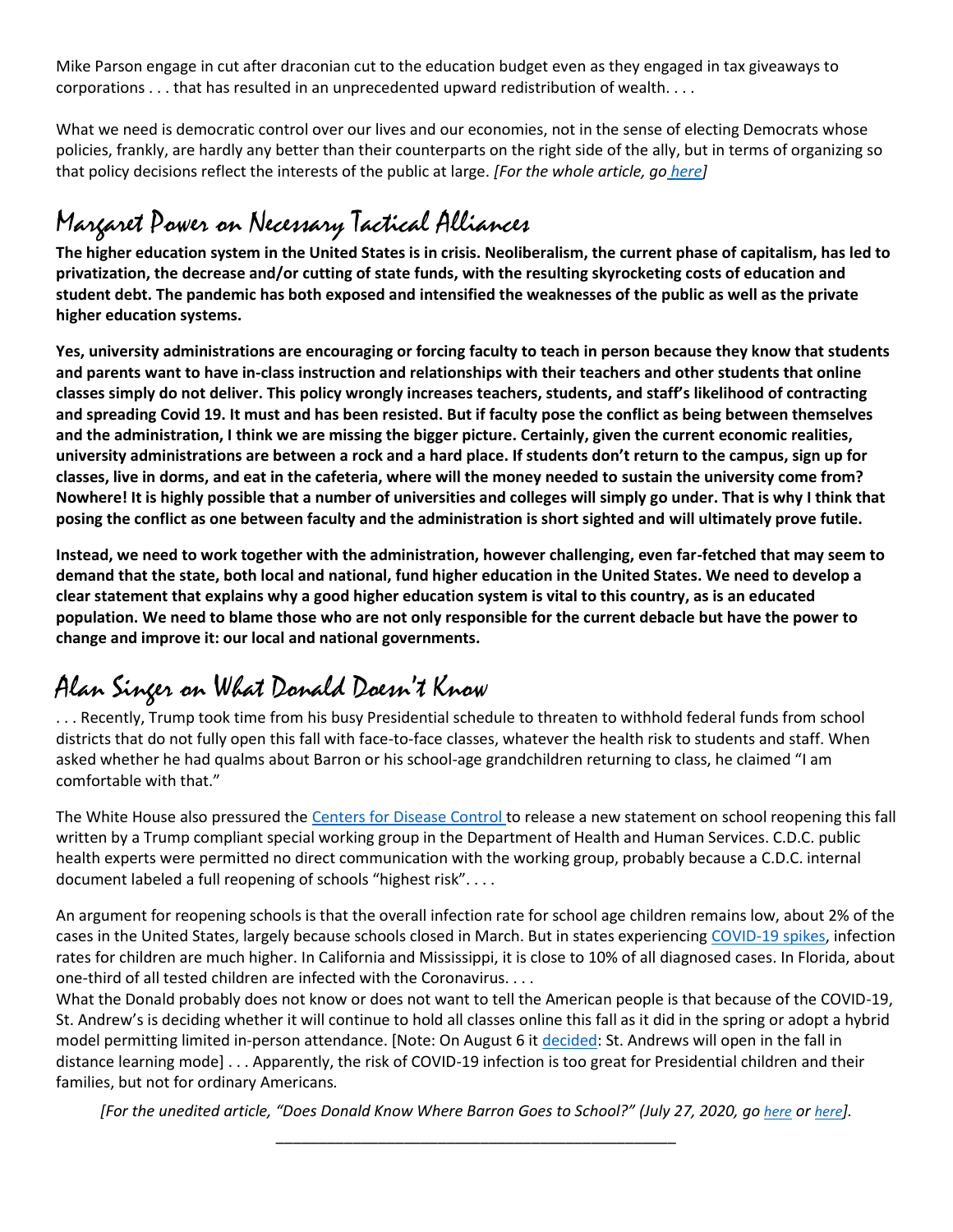#### Faculty Network for Student Voting Rights Continues to Develop

**FacNet emerged by stages starting at the end of March 2020, with the objective of gathering active faculty support for the right of college students to vote. Margaret Power (Illinois Institute of Technology) and Van Gosse (Franklin & Marshall College) conceived of the organization. After conference calls and brainstorming, a 10-person Steering Committee (SC) of faculty members and consultants has met weekly beginning May 19. Members of the SC include Sally Guttmacher, a teacher of public health (such a relevant issue!), Kathryn Quintin, a staffer for the Students Learn Students Vote Coalition, and Mark Sanders, a philosophy faculty member.**

**By June 17, the FacNet website had been launched: faculty memberships and pledges rolled in, now totaling nearly 200 members in about half of the states. By July 8, Sabrina Medler, the newly hired staff intern, was at work in preparing biweekly newsletters and monitoring outreach to academic and voter-rights organizations. (The latest FacNet newsletter i[s here.](https://mailchi.mp/a7764ed1492c/welcome-faculty-network-newsletter-july-2021525))**

**For myself, though retired, it's a chance to provide service and connect with colleagues. My FacNet colleagues at Pitt have contacted individuals in nearly 40 departments, receiving many commitments to put blurbs on course syllabi linking to the campus voting project, 'Pittvotes.' Voting information is to be central in fall orientations, and class visits of speakers are being scheduled.**

**FacNet needs to grow more (recruit your colleagues!), but it instantly became a significant player on the national scene for student voting rights. Its members are faculty from varied disciplines, colleges and universities. It has ties to major voting rights organizations, scholarly and academic organizations, student groups, state and county election offices, and college voting-rights offices.**

**This is an exciting venture, led by dedicated academics and activists. It builds to a peak with the national election on November 3. Whatever the results, voter rights will remain an issue, so that FacNet will snap back into action in years to come.** 

**Patrick Manning, University of Pittsburgh**

Some Recommended Videos

\_\_\_\_\_\_\_\_\_\_\_\_\_\_\_\_\_\_\_\_\_\_\_\_\_\_\_\_\_\_\_\_\_\_\_\_\_\_\_\_\_\_\_\_\_\_\_\_

**Webinar: "What Every Global Citizen Needs to Know About the Decision to A-Bomb Hiroshima and Nagasaki."** H-PAD publicized this discussion, originally broadcast online on July 25, to our members and supporters. For those who were unable to watch the original, it is now available in video. Four historians --**Gar Alperovitz**, **Martin Sherwin**, **Kai Bird**, and **Peter Kuznick** (a H-PAD activist)—discussed the current state of knowledge and political importance of the bombings. Poet **Carolyn Forché** moderated. Find the video [here.](https://american.zoom.us/rec/play/7MArd7-pqGk3E9Wc5ASDA6R5W466L6-s2ycf__MMmke1U3VVMFOnbuEXN-pogNv6injIGp_ZrZdMzoFo?continueMode=true&_x_zm_rtaid=rSB235hQSJ6d2aWSVOlbuA.1597293683105.d8c652b2e79898cecd81eb9658014e43&_x_zm_rhtaid=385)

**Scholars for Social Justice Think and Action Tank on Racial Capitalism.** SSJ, along with about sixty-five other left organizations that make up The Majority organized a two-day event—a think and action tank—on both general and practical issues concerning the increasingly important concept of racial capitalism. About twenty-five representatives of various activist organizations attended, including SSJ members Robin Kelley, Leith Mullings, Premilla Nadasen and Barbara Ransby. Two brief videos that were produced from those meetings are remarkable in the ways that they address and integrate theoretical and



historical questions on the one hand, and strategic and tactical questions on the other. The videos can be accessed [here.](http://scholarsforsocialjustice.com/ssj-think-and-action-tank-on-racial-capitalism/)